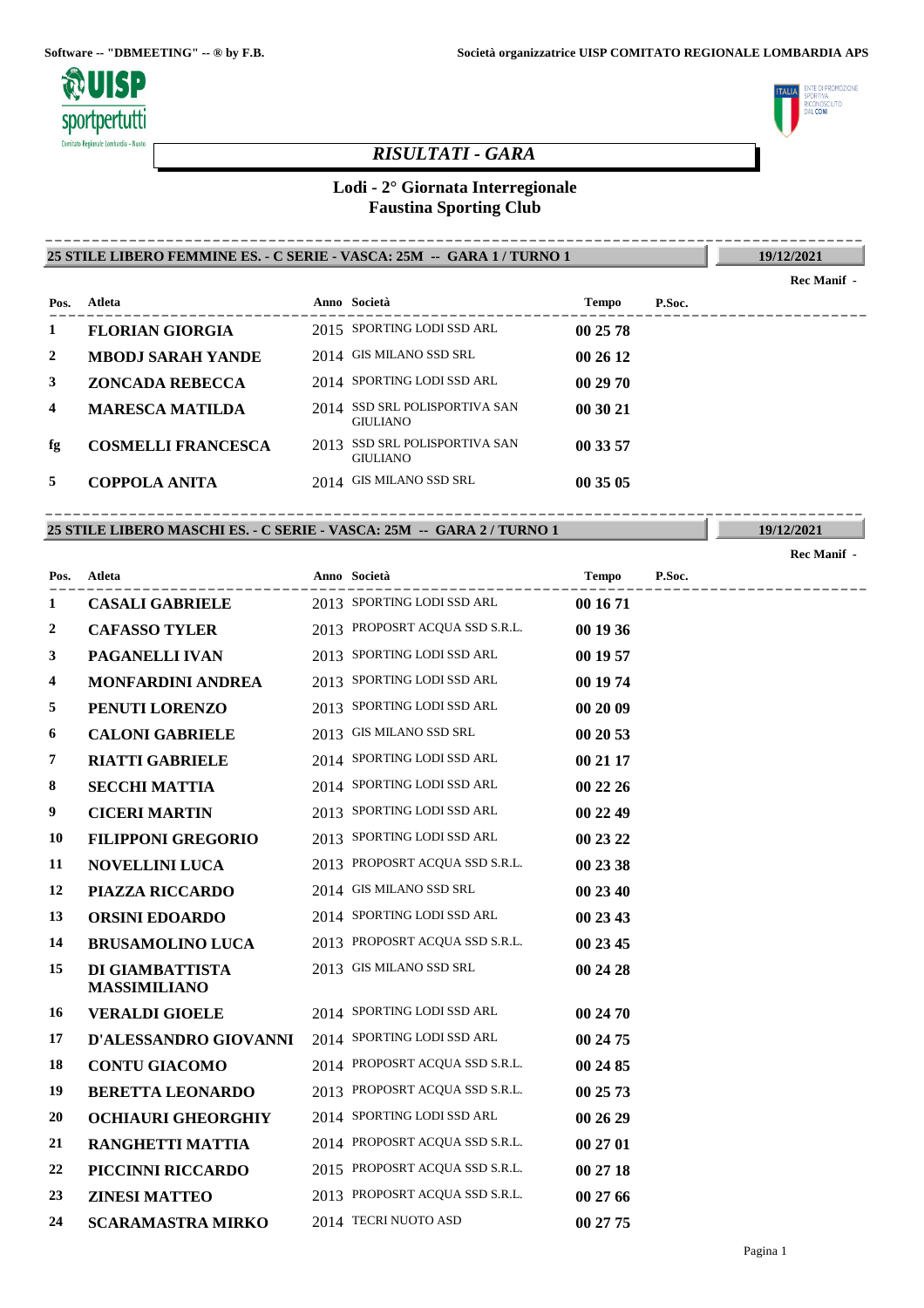#### **25 STILE LIBERO MASCHI ES. - C SERIE - VASCA: 25M -- GARA 2 / TURNO 1** ----------------------------------------------------------------------------------------

## **Rec Manif -**

**19/12/2021**

**19/12/2021**

| Pos. | Atleta                    | Anno Società                                     | <b>Tempo</b> | P.Soc. |
|------|---------------------------|--------------------------------------------------|--------------|--------|
| 25   | <b>SCOTELLA MICHELE</b>   | 2014 GIS MILANO SSD SRL                          | 002790       |        |
| 26   | <b>GURRIERI GIOVANNI</b>  | 2014 SSD SRL POLISPORTIVA SAN<br><b>GIULIANO</b> | 00 30 29     |        |
| 27   | DE MARCHI LUCA            | 2013 SSD SRL POLISPORTIVA SAN<br><b>GIULIANO</b> | 003068       |        |
| 28   | POZZOLI TOMMASO           | 2014 SPORTING LODI SSD ARL                       | 00 33 71     |        |
| 29   | <b>BRUGALI ALESSANDRO</b> | 2014 SSD SRL POLISPORTIVA SAN<br><b>GIULIANO</b> | 00 35 05     |        |
| 30   | <b>ROGATO FRANCESCO</b>   | 2014 SSD SRL POLISPORTIVA SAN<br><b>GIULIANO</b> | 00 53 32     |        |

## **25 DORSO FEMMINE ES. - C SERIE - VASCA: 25M -- GARA 3 / TURNO 1** ----------------------------------------------------------------------------------------

|              |                           |      |                                                  |              |        | Rec Manif - |
|--------------|---------------------------|------|--------------------------------------------------|--------------|--------|-------------|
| Pos.         | Atleta                    |      | Anno Società                                     | <b>Tempo</b> | P.Soc. |             |
| 1            | <b>FLORIAN GIORGIA</b>    |      | 2015 SPORTING LODI SSD ARL                       | 002563       |        |             |
| 2            | <b>MARESCA MATILDA</b>    |      | 2014 SSD SRL POLISPORTIVA SAN<br><b>GIULIANO</b> | 002699       |        |             |
| $\mathbf{3}$ | <b>MBODJ SARAH YANDE</b>  |      | 2014 GIS MILANO SSD SRL                          | 00 27 32     |        |             |
| 4            | <b>ZONCADA REBECCA</b>    |      | 2014 SPORTING LODI SSD ARL                       | 00 29 94     |        |             |
| fg           | <b>COSMELLI FRANCESCA</b> | 2013 | SSD SRL POLISPORTIVA SAN<br><b>GIULIANO</b>      | 00 32 94     |        |             |
| 5            | <b>COPPOLA ANITA</b>      |      | 2014 GIS MILANO SSD SRL                          | 00 33 46     |        |             |
| 6            | <b>BACIU CAROLINA</b>     |      | 2014 SSD SRL POLISPORTIVA SAN<br><b>GIULIANO</b> | 00 39 44     |        |             |
| 7            | <b>FILIPPONI SVEVA</b>    |      | 2016 SPORTING LODI SSD ARL                       | 00 49 95     |        |             |

## **25 DORSO MASCHI ES. - C SERIE - VASCA: 25M -- GARA 4 / TURNO 1** ----------------------------------------------------------------------------------------

|      |                           |                                                  |              |        | <b>Rec Manif</b> - |
|------|---------------------------|--------------------------------------------------|--------------|--------|--------------------|
| Pos. | Atleta                    | Anno Società                                     | <b>Tempo</b> | P.Soc. |                    |
| 1    | <b>RIATTI GABRIELE</b>    | 2014 SPORTING LODI SSD ARL                       | 00 23 63     |        |                    |
| 2    | <b>CAFASSO TYLER</b>      | 2013 PROPOSRT ACQUA SSD S.R.L.                   | 002400       |        |                    |
| 3    | PENUTI LORENZO            | 2013 SPORTING LODI SSD ARL                       | 00 24 27     |        |                    |
| 4    | <b>NOVELLINI LUCA</b>     | 2013 PROPOSRT ACQUA SSD S.R.L.                   | 00 25 90     |        |                    |
| 5    | PIAZZA RICCARDO           | 2014 GIS MILANO SSD SRL                          | 00 26 14     |        |                    |
| 6    | <b>CALONI GABRIELE</b>    | 2013 GIS MILANO SSD SRL                          | 00 26 65     |        |                    |
| 7    | <b>MONFARDINI ANDREA</b>  | 2013 SPORTING LODI SSD ARL                       | 00 27 01     |        |                    |
| 8    | <b>ROGATO FRANCESCO</b>   | 2014 SSD SRL POLISPORTIVA SAN<br><b>GIULIANO</b> | 00 27 18     |        |                    |
| 9    | <b>VERALDI GIOELE</b>     | 2014 SPORTING LODI SSD ARL                       | 00 27 39     |        |                    |
| 10   | <b>SCOTELLA MICHELE</b>   | 2014 GIS MILANO SSD SRL                          | 00 27 79     |        |                    |
| 11   | D'ALESSANDRO GIOVANNI     | 2014 SPORTING LODI SSD ARL                       | 00 27 80     |        |                    |
| 12   | <b>BRUSAMOLINO LUCA</b>   | 2013 PROPOSRT ACQUA SSD S.R.L.                   | 00 27 96     |        |                    |
| 13   | <b>BERETTA LEONARDO</b>   | 2013 PROPOSRT ACQUA SSD S.R.L.                   | 00 28 36     |        |                    |
| 14   | <b>OCHIAURI GHEORGHIY</b> | 2014 SPORTING LODI SSD ARL                       | 00 28 89     |        |                    |
| 15   | <b>ORSINI EDOARDO</b>     | 2014 SPORTING LODI SSD ARL                       | 00 29 08     |        |                    |
| 16   | RANGHETTI MATTIA          | 2014 PROPOSRT ACQUA SSD S.R.L.                   | 00 29 83     |        |                    |
| 17   | <b>DE MARCHI LUCA</b>     | 2013 SSD SRL POLISPORTIVA SAN<br><b>GIULIANO</b> | 00 29 91     |        |                    |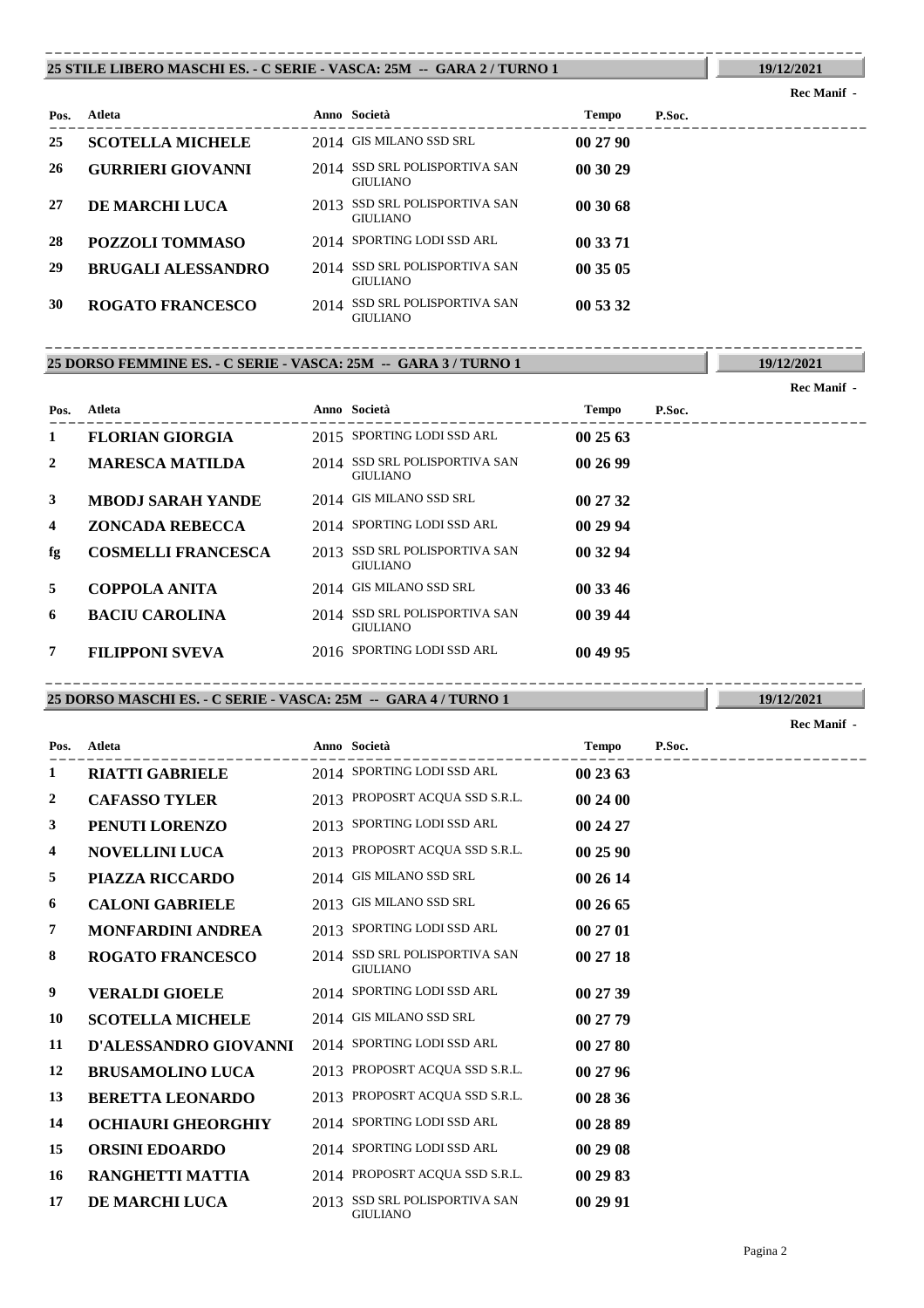#### **25 DORSO MASCHI ES. - C SERIE - VASCA: 25M -- GARA 4 / TURNO 1** ----------------------------------------------------------------------------------------

## **Rec Manif -**

**19/12/2021**

**19/12/2021**

**19/12/2021**

| Pos. | Atleta                                 | Anno Società                                     | Tempo    | P.Soc. |
|------|----------------------------------------|--------------------------------------------------|----------|--------|
| 18   | <b>CICERI MARTIN</b>                   | 2013 SPORTING LODI SSD ARL                       | 00 30 05 |        |
| 19   | <b>CONTU GIACOMO</b>                   | 2014 PROPOSRT ACQUA SSD S.R.L.                   | 00 30 11 |        |
| 20   | <b>FILIPPONI GREGORIO</b>              | 2013 SPORTING LODI SSD ARL                       | 00 31 38 |        |
| 21   | DI GIAMBATTISTA<br><b>MASSIMILIANO</b> | 2013 GIS MILANO SSD SRL                          | 00 31 59 |        |
| 22   | <b>ZINESI MATTEO</b>                   | 2013 PROPOSRT ACQUA SSD S.R.L.                   | 00 31 67 |        |
| 23   | <b>SCARAMASTRA MIRKO</b>               | 2014 TECRI NUOTO ASD                             | 00 31 94 |        |
| 24   | <b>GURRIERI GIOVANNI</b>               | 2014 SSD SRL POLISPORTIVA SAN<br><b>GIULIANO</b> | 00 32 19 |        |
| 25   | PICCINNI RICCARDO                      | 2015 PROPOSRT ACQUA SSD S.R.L.                   | 00 32 42 |        |
| 26   | <b>BRUGALI ALESSANDRO</b>              | 2014 SSD SRL POLISPORTIVA SAN<br><b>GIULIANO</b> | 00 39 31 |        |

## **25 FARFALLA MASCHI ES. - C SERIE - VASCA: 25M -- GARA 6 / TURNO 1** ----------------------------------------------------------------------------------------

|      |                        |                            |          |        | Rec Manif - |
|------|------------------------|----------------------------|----------|--------|-------------|
| Pos. | Atleta                 | Anno Società               | Tempo    | P.Soc. |             |
|      | <b>CASALI GABRIELE</b> | 2013 SPORTING LODI SSD ARL | 00 19 54 |        |             |
|      | <b>SECCHI MATTIA</b>   | 2014 SPORTING LODI SSD ARL | 00 23 31 |        |             |
| 3    | PAGANELLI IVAN         | 2013 SPORTING LODI SSD ARL | 00 25 92 |        |             |

### **MISTAFFETTA 4X25 STILE LIBERO SERIE ES. - C VASCA: 25M -- GARA 7 / TURNO 1** ----------------------------------------------------------------------------------------

---------------------------------------------------------------------------------------- **Atleta Anno Società Tempo P.Soc. Pos. Rec Manif - 1 SPORTING LODI SSD ARL** SPORTING LODI SSD ARL **01.31.04** ZONCADA REBECCA - FLORIAN GIORGIA - PAGANELLI IVAN - CASALI GABRIELE () **fg PROPOSRT ACQUA SSD S.R.L.** PROPOSRT ACQUA SSD S.R.L. **01.40.93** BERETTA LEONARDO - CONTU GIACOMO - BRUSAMOLINO LUCA - NOVELLINI LUCA () **2 GIS MILANO SSD SRL** GIS MILANO SSD SRL **01.44.97** MBODJ SARA YANDE - COPPOLA ANITA - CALONI GABRIELE - DI GIAMBATTISTA MASSIMILIANO () **fg PROPOSRT ACQUA SSD S.R.L.** PROPOSRT ACQUA SSD S.R.L. **01.47.14** PICCINNI RICCARDO - ZINESI MATTEO - CAFASSO TYLER - RANGHETTI MATTIA ()

## **50 STILE LIBERO FEMMINE ES. - B SERIE - VASCA: 25M -- GARA 8 / TURNO 1** ----------------------------------------------------------------------------------------

|                |                           |       |                                                  |              |        | <b>Rec Manif -</b> |
|----------------|---------------------------|-------|--------------------------------------------------|--------------|--------|--------------------|
| Pos.           | Atleta                    |       | Anno Società                                     | <b>Tempo</b> | P.Soc. |                    |
| $\mathbf{1}$   | PASOTTO ALICE             |       | 2012 PROPOSRT ACQUA SSD S.R.L.                   | 00 37 45     |        |                    |
| $\overline{2}$ | <b>SIGNORINI CHIARA</b>   |       | 2012 VILLA BECCHI NUOTO ASD                      | 00 37 65     |        |                    |
| $\mathbf{3}$   | DE CIECHI FEDERICA        |       | 2012 TECRI NUOTO ASD                             | 00 38 86     |        |                    |
| $\overline{4}$ | <b>MATTEUCCI ANNA</b>     | 2012. | SSD SRL POLISPORTIVA SAN<br><b>GIULIANO</b>      | 00 40 05     |        |                    |
| 5              | <b>PASCALIZI BEATRICE</b> |       | 2012 GONZAGA SPORT CLUB SSD ARL                  | 00 40 57     |        |                    |
| 6              | <b>BRIGNOLI FEDERICA</b>  |       | 2012 A.P. PADANA SSDRL                           | 00 41 52     |        |                    |
| 7              | <b>BOZZANO SOFIA</b>      |       | 2012 SSD SRL POLISPORTIVA SAN<br><b>GIULIANO</b> | 004226       |        |                    |
| 8              | <b>ACQUADRO CAROLINA</b>  |       | 2013 PROPOSRT ACQUA SSD S.R.L.                   | 00 43 30     |        |                    |
| 9              | <b>TALENTE CAMILLA</b>    |       | 2012 SSD SRL POLISPORTIVA SAN<br><b>GIULIANO</b> | 00 43 83     |        |                    |
| 10             | <b>CACACE ANNA</b>        |       | 2013 PROPOSRT ACQUA SSD S.R.L.                   | 00 46 58     |        |                    |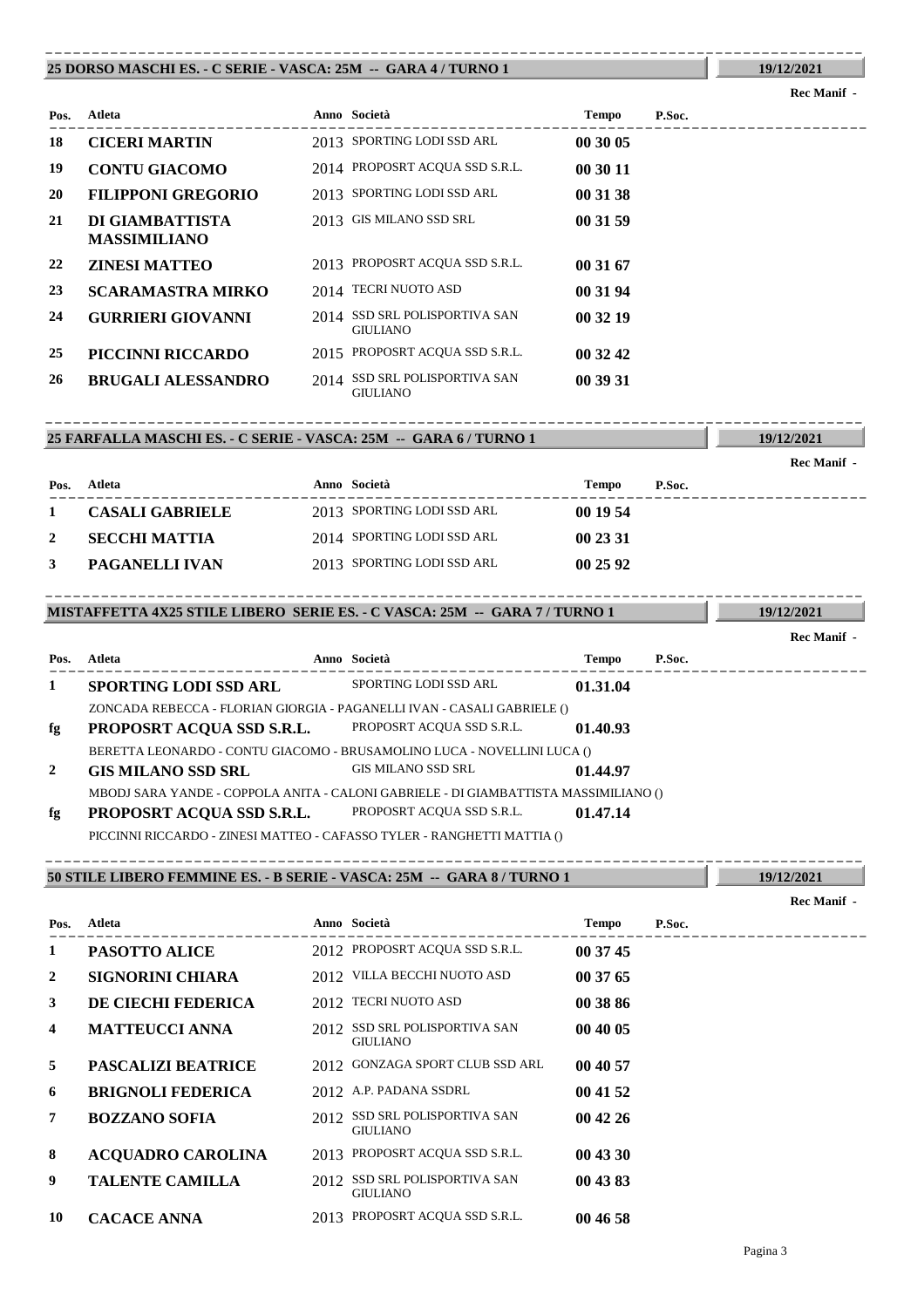#### **50 STILE LIBERO FEMMINE ES. - B SERIE - VASCA: 25M -- GARA 8 / TURNO 1** ----------------------------------------------------------------------------------------

## **Rec Manif -**

**19/12/2021**

| Pos. | Atleta                                         | Anno Società                                     | <b>Tempo</b> | P.Soc. |
|------|------------------------------------------------|--------------------------------------------------|--------------|--------|
| 11   | <b>MATUTE CASTRO</b><br><b>ANGELINA</b>        | 2012 SSD SRL POLISPORTIVA SAN<br><b>GIULIANO</b> | 00 50 59     |        |
| 12   | <b>FUMAGALLI VITTORIA</b><br><b>ELISABETTA</b> | 2013 PROPOSRT ACQUA SSD S.R.L.                   | 00 55 87     |        |
| 13   | <b>PAGANI AMELIE</b>                           | 2013 PROPOSRT ACQUA SSD S.R.L.                   | 00 58 98     |        |
| 14   | <b>CITINO EMMA</b>                             | 2012 PROPOSRT ACQUA SSD S.R.L.                   | 01 01 36     |        |
| 15   | <b>TAVECCHIA LARA</b>                          | 2012 TECRI NUOTO ASD                             | 01 01 44     |        |
| 16   | <b>STRIGNANO FEDERICA</b>                      | 2012 PROPOSRT ACQUA SSD S.R.L.                   | 01 05 54     |        |
| 17   | <b>ROMASCU DARIA MARIA</b>                     | 2013 PROPOSRT ACQUA SSD S.R.L.                   | 01 09 23     |        |
| 18   | <b>BALCONI EMMA</b>                            | 2013 GIS MILANO SSD SRL                          | 01 09 98     |        |

**50 STILE LIBERO MASCHI ES. - B SERIE - VASCA: 25M -- GARA 9 / TURNO 1** ----------------------------------------------------------------------------------------

**19/12/2021**

**Rec Manif -** 

| Pos. | Atleta                                   | Anno Società                                     | <b>Tempo</b> | P.Soc. |
|------|------------------------------------------|--------------------------------------------------|--------------|--------|
| 1    | <b>LA ROSA FILIPPO</b>                   | 2011 TECRI NUOTO ASD                             | 00 33 20     |        |
| 2    | PICCINNI ANDREA                          | 2011 PROPOSRT ACQUA SSD S.R.L.                   | 00 34 13     |        |
| 3    | <b>CADEMARTORI EDOARDO</b>               | 2011 GONZAGA SPORT CLUB SSD ARL                  | 00 35 88     |        |
| 4    | <b>SALA ENEA</b>                         | 2011 PROPOSRT ACQUA SSD S.R.L.                   | 00 36 65     |        |
| 5    | <b>ANTONELLI MARTYN</b>                  | 2011 GONZAGA SPORT CLUB SSD ARL                  | 00 36 68     |        |
| 6    | <b>BRIANZA ANDREA</b>                    | 2011 SSD SRL POLISPORTIVA SAN<br><b>GIULIANO</b> | 00 37 00     |        |
| 7    | <b>GUERRINI GIACOMO</b>                  | 2011 GONZAGA SPORT CLUB SSD ARL                  | 00 37 15     |        |
| 8    | <b>ARIOLI LORENZO</b>                    | 2011 PROPOSRT ACQUA SSD S.R.L.                   | 00 37 23     |        |
| 9    | <b>MARKOUCHE MOHAMED</b>                 | 2011 SSD SRL POLISPORTIVA SAN<br><b>GIULIANO</b> | 00 37 81     |        |
| 10   | <b>INGALA DAVIDE</b>                     | 2012 SSD SRL POLISPORTIVA SAN<br><b>GIULIANO</b> | 00 38 96     |        |
| 11   | <b>FACCHETTI SEBASTIANO</b>              | 2011 PROPOSRT ACQUA SSD S.R.L.                   | 00 41 17     |        |
| 12   | <b>PARISI RICCARDO</b>                   | 2011 SSD SRL POLISPORTIVA SAN<br><b>GIULIANO</b> | 00 41 32     |        |
| 13   | DI PERNA GIORGIO                         | 2012 PROPOSRT ACQUA SSD S.R.L.                   | 00 41 52     |        |
| 14   | PERGAMENA FILIPPO YUJI                   | 2011 GONZAGA SPORT CLUB SSD ARL                  | 00 42 43     |        |
| 15   | <b>DELFANTI ALESSANDRO</b>               | 2011 SSD SRL POLISPORTIVA SAN<br><b>GIULIANO</b> | 00 43 50     |        |
| 16   | <b>TAMBARO SIMONE</b>                    | 2011 PROPOSRT ACQUA SSD S.R.L.                   | 00 44 45     |        |
| 17   | <b>CROCI ALESSANDRO</b>                  | 2011 TECRI NUOTO ASD                             | 00 44 83     |        |
| 18   | <b>COSMELLI EDOARDO</b>                  | 2012 SSD SRL POLISPORTIVA SAN<br><b>GIULIANO</b> | 00 44 89     |        |
| 19   | <b>MANTOVANI SAMUELE</b>                 | 2012 TECRI NUOTO ASD                             | 00 45 38     |        |
| 20   | <b>CURTI ANDREA</b>                      | 2011 PROPOSRT ACQUA SSD S.R.L.                   | 00 45 39     |        |
| 21   | <b>VICARDI LAMBERTO</b>                  | 2011 PROPOSRT ACQUA SSD S.R.L.                   | 00 45 42     |        |
| 22   | <b>NARACCI ANGELO</b><br><b>RAFFAELE</b> | 2011 SSD SRL POLISPORTIVA SAN<br><b>GIULIANO</b> | 00 45 56     |        |
| 23   | <b>MANTEGAZZA LUCAS</b>                  | 2012 PROPOSRT ACQUA SSD S.R.L.                   | 00 46 64     |        |
| 24   | <b>MOLINARO GABRIELE</b>                 | 2011 PROPOSRT ACQUA SSD S.R.L.                   | 00 49 46     |        |
| 25   | <b>UGGETTI EDOARDO</b>                   | 2011 SSD SRL POLISPORTIVA SAN<br><b>GIULIANO</b> | 00 49 67     |        |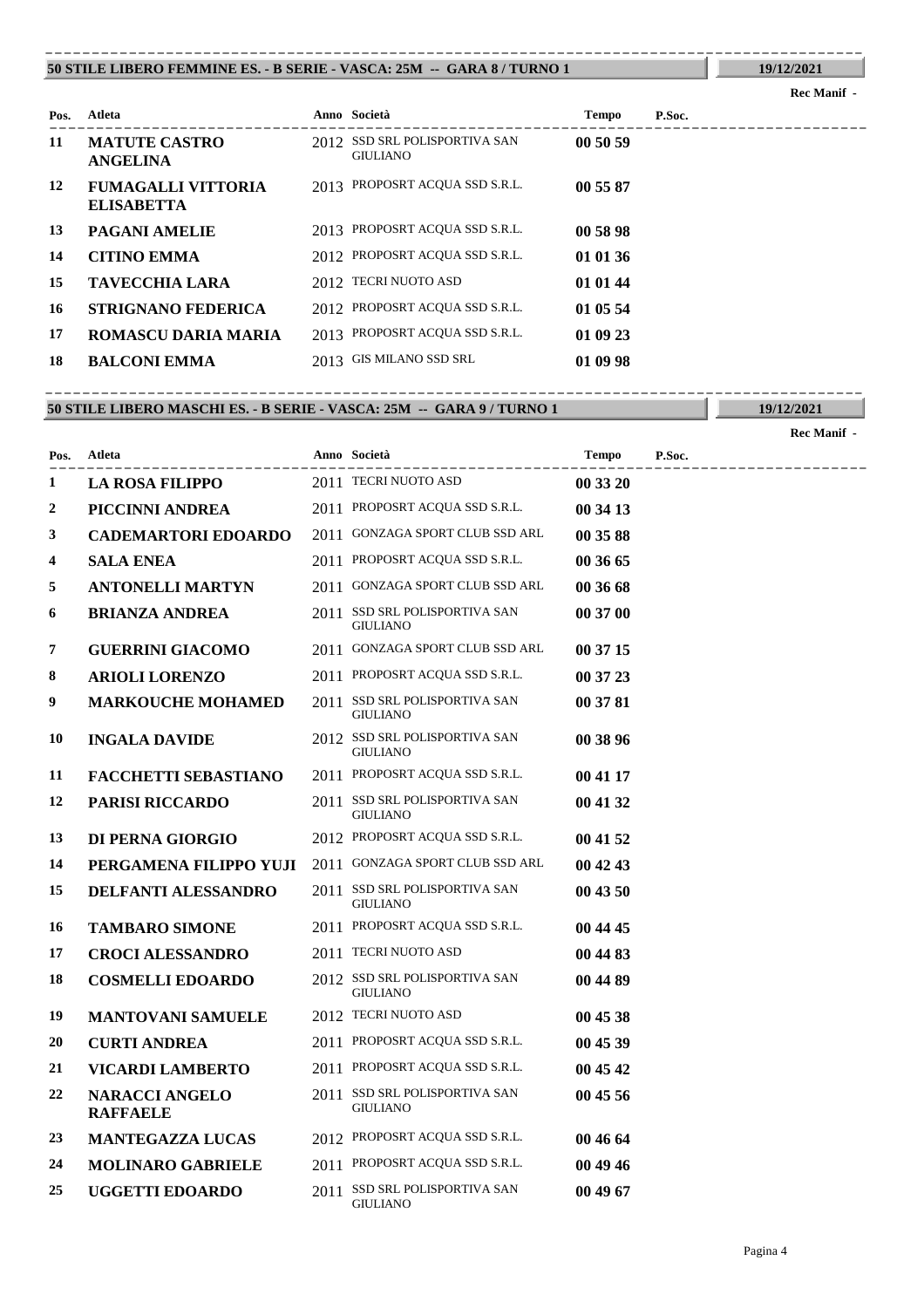#### **50 STILE LIBERO MASCHI ES. - B SERIE - VASCA: 25M -- GARA 9 / TURNO 1** ----------------------------------------------------------------------------------------

**19/12/2021**

| Pos. | Atleta                   | Anno Società                                     | Tempo    | P.Soc. |
|------|--------------------------|--------------------------------------------------|----------|--------|
| 26   | <b>CONSOLI CRISTIANO</b> | 2011 VILLA BECCHI NUOTO ASD                      | 00 50 24 |        |
| 27   | <b>CARIATO MARCO</b>     | 2012 SSD SRL POLISPORTIVA SAN<br><b>GIULIANO</b> | 00 51 43 |        |
| 28   | <b>ORSI LORENZO</b>      | 2012 A.P. PADANA SSDRL                           | 00 52 86 |        |

## **100 DORSO FEMMINE ES. - A SERIE - VASCA: 25M -- GARA 10 / TURNO 1** ----------------------------------------------------------------------------------------

**19/12/2021**

|      |                            |      |                                                  |          |        | Rec Manif - |
|------|----------------------------|------|--------------------------------------------------|----------|--------|-------------|
| Pos. | Atleta                     |      | Anno Società                                     | Tempo    | P.Soc. |             |
| 1    | <b>MADERNA MADDALENA</b>   |      | 2010 GONZAGA SPORT CLUB SSD ARL                  | 01 15 23 |        |             |
| 2    | <b>ZICCARDI AURORA</b>     |      | 2010 GONZAGA SPORT CLUB SSD ARL                  | 01 18 56 |        |             |
| 3    | <b>FUZIER REBECCA</b>      |      | 2010 GONZAGA SPORT CLUB SSD ARL                  | 01 22 99 |        |             |
| 4    | <b>FARASSINO GRETA</b>     |      | 2010 GONZAGA SPORT CLUB SSD ARL                  | 01 23 10 |        |             |
| 5    | <b>PASCALIZI MATILDE</b>   |      | 2010 GONZAGA SPORT CLUB SSD ARL                  | 01 23 14 |        |             |
| 6    | <b>CAIRATI SARA</b>        |      | 2010 C.I.E.F. COOP. SOCIALE E S.D.               | 01 24 17 |        |             |
| 7    | DE MARCHI ALICE            |      | 2010 SSD SRL POLISPORTIVA SAN<br><b>GIULIANO</b> | 01 24 22 |        |             |
| 8    | <b>SECRIERU VANESSA</b>    |      | 2011 PROPOSRT ACQUA SSD S.R.L.                   | 01 26 48 |        |             |
| 9    | <b>CHIUSOLO FEDERICA</b>   |      | 2011 PROPOSRT ACQUA SSD S.R.L.                   | 01 26 62 |        |             |
| 10   | PAPETTI CATERINA           | 2011 | SSD SRL POLISPORTIVA SAN<br><b>GIULIANO</b>      | 01 29 85 |        |             |
| 11   | <b>GARAVAGLIA COSTANZA</b> |      | 2010 GONZAGA SPORT CLUB SSD ARL                  | 01 30 25 |        |             |
| 12   | <b>FERRARI AURORA</b>      |      | 2010 PROPOSRT ACQUA SSD S.R.L.                   | 01 30 27 |        |             |
| 13   | <b>MATUCCI CAMILLA</b>     |      | 2011 PROPOSRT ACQUA SSD S.R.L.                   | 01 30 32 |        |             |
| 14   | <b>SCOTTI LARA</b>         |      | 2010 A.P. PADANA SSDRL                           | 01 33 73 |        |             |
| 15   | <b>PARRI MATILDE</b>       |      | 2011 PROPOSRT ACQUA SSD S.R.L.                   | 01 34 96 |        |             |
| 16   | <b>RIMOLDI MILENA</b>      |      | 2011 PROPOSRT ACQUA SSD S.R.L.                   | 01 35 46 |        |             |
| 17   | <b>ELITROPI MATILDE</b>    |      | 2010 PROPOSRT ACQUA SSD S.R.L.                   | 01 36 65 |        |             |
| 18   | <b>MAGGIONI GIULIA</b>     |      | 2011 PROPOSRT ACQUA SSD S.R.L.                   | 01 37 98 |        |             |
| 19   | <b>ZUCCA IRENE</b>         |      | 2011 PROPOSRT ACQUA SSD S.R.L.                   | 01 44 22 |        |             |
| 20   | <b>AGNESINA GIULIA</b>     |      | 2011 VILLA BECCHI NUOTO ASD                      | 01 48 13 |        |             |
| 21   | <b>MUSATI AURORA</b>       |      | 2011 VILLA BECCHI NUOTO ASD                      | 02 17 15 |        |             |

## **100 DORSO MASCHI ES. - A SERIE - VASCA: 25M -- GARA 11 / TURNO 1** ----------------------------------------------------------------------------------------

|      |                           |      |                                                     |              |        | Rec Manif - |
|------|---------------------------|------|-----------------------------------------------------|--------------|--------|-------------|
| Pos. | Atleta                    |      | Anno Società                                        | <b>Tempo</b> | P.Soc. |             |
| 1    | <b>GOMARASCA GIACOMO</b>  |      | 2009 GONZAGA SPORT CLUB SSD ARL                     | 01 16 54     |        |             |
| 2    | <b>SANSONI DAVIDE</b>     |      | 2009 C.I.E.F. COOP. SOCIALE E S.D.                  | 01 17 28     |        |             |
| 3    | <b>NEGRI ELIA</b>         |      | 2009 SSD SRL POLISPORTIVA SAN<br><b>GIULIANO</b>    | 01 18 04     |        |             |
| 4    | <b>GARAVELLO ENEA</b>     |      | 2010 GONZAGA SPORT CLUB SSD ARL                     | 01 20 29     |        |             |
| 5    | <b>BOVA CHRISTIAN</b>     |      | 2009 A.P. PADANA SSDRL                              | 01 22 60     |        |             |
| 6    | <b>NASSAR ESLAM</b>       | 2009 | CENTRO SPORTIVO DI CORSICO -<br><b>AICSPORT SSD</b> | 01 24 44     |        |             |
| 7    | <b>BRAGIOTTO LUDOVICO</b> | 2009 | PROPOSRT ACQUA SSD S.R.L.                           | 01 24 70     |        |             |
| 8    | <b>LONERO ALESSANDRO</b>  |      | 2010 PROPOSRT ACQUA SSD S.R.L.                      | 01 25 10     |        |             |
| 9    | PELLEGRINI RICCARDO       |      | 2009 PROPOSRT ACQUA SSD S.R.L.                      | 01 25 52     |        |             |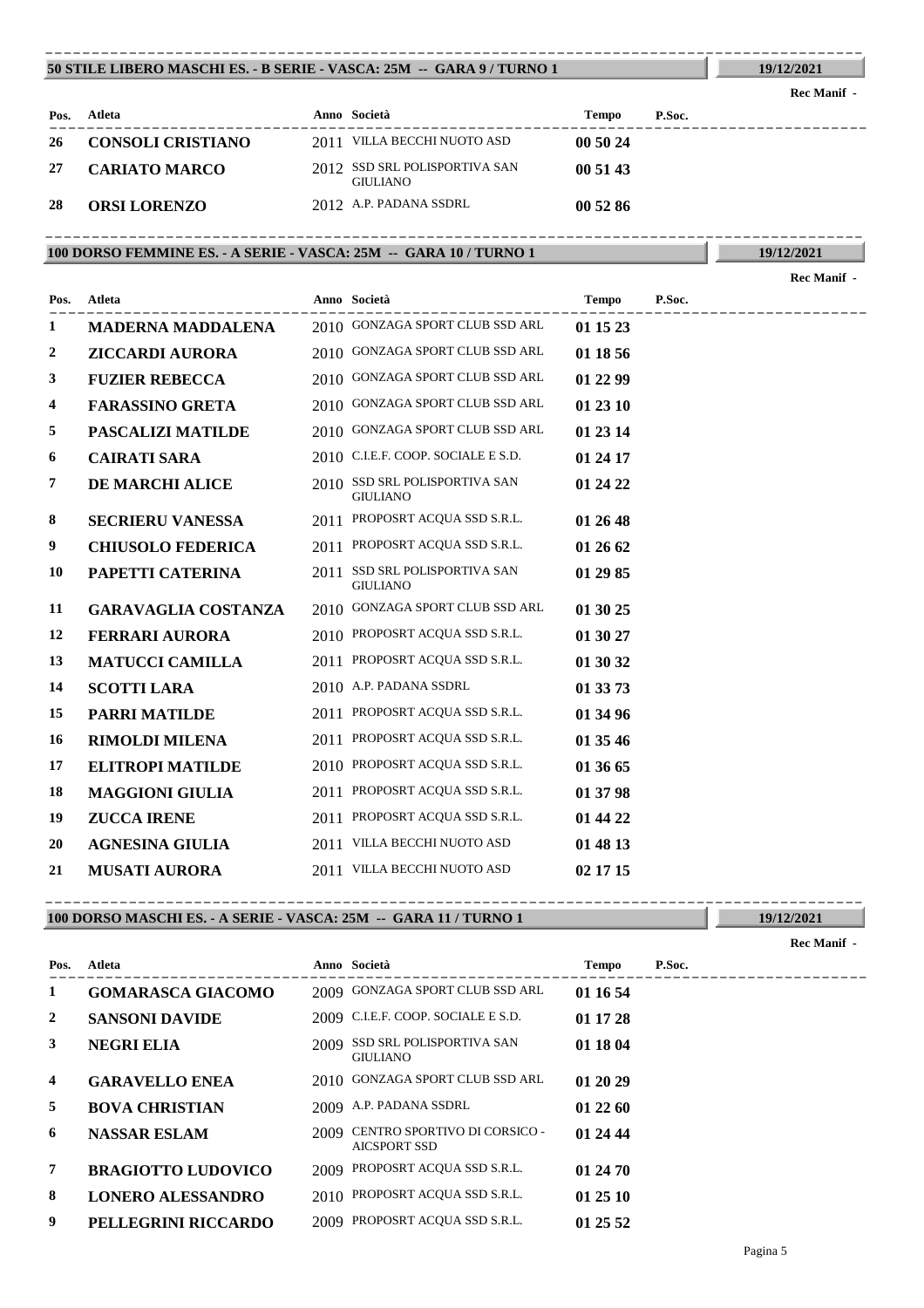#### **100 DORSO MASCHI ES. - A SERIE - VASCA: 25M -- GARA 11 / TURNO 1** ----------------------------------------------------------------------------------------

|      |                                           |      |                                                  |          |        | Rec Manif - |
|------|-------------------------------------------|------|--------------------------------------------------|----------|--------|-------------|
| Pos. | Atleta                                    |      | Anno Società                                     | Tempo    | P.Soc. |             |
| 10   | <b>MARGINEAN MANUEL</b><br><b>TOMMASO</b> |      | 2009 PROPOSRT ACQUA SSD S.R.L.                   | 01 29 08 |        |             |
| 11   | <b>FEDELI LUCA</b>                        |      | 2009 PROPOSRT ACQUA SSD S.R.L.                   | 01 30 77 |        |             |
| 12   | <b>GHIDONI LUCA</b>                       |      | 2010 PROPOSRT ACQUA SSD S.R.L.                   | 01 33 70 |        |             |
| 13   | ZITO JACOPO                               |      | 2010 C.I.E.F. COOP. SOCIALE E S.D.               | 01 36 09 |        |             |
| 14   | <b>CORBELLA EDOARDO</b>                   |      | 2010 A.P. PADANA SSDRL                           | 01 37 47 |        |             |
| 15   | <b>SPAIRANI LORENZO</b>                   | 2009 | CENTRO SPORTIVO DI CORSICO -<br>AICSPORT SSD     | 01 38 21 |        |             |
| 16   | <b>GRIMALDI ANDREA</b>                    |      | 2010 A.P. PADANA SSDRL                           | 01 46 11 |        |             |
| 17   | DEFELICE DONATO                           |      | 2010 SSD SRL POLISPORTIVA SAN<br><b>GIULIANO</b> | 01 47 21 |        |             |

## **50 FARFALLA FEMMINE ES. - B SERIE - VASCA: 25M -- GARA 12 / TURNO 1** ----------------------------------------------------------------------------------------

|      |                               |                                                  |          |        | www.nami |
|------|-------------------------------|--------------------------------------------------|----------|--------|----------|
| Pos. | Atleta                        | Anno Società                                     | Tempo    | P.Soc. |          |
|      | <b>MATTEUCCI ANNA</b>         | 2012 SSD SRL POLISPORTIVA SAN<br><b>GIULIANO</b> | 004642   |        |          |
|      | SIGNORINI CHIARA              | 2012 VILLA BECCHI NUOTO ASD                      | 00 49 02 |        |          |
|      | <b>GIOFRE' ISABELLA ALICE</b> | 2012 TECRI NUOTO ASD                             | 00 51 21 |        |          |

## **50 FARFALLA MASCHI ES. - B SERIE - VASCA: 25M -- GARA 13 / TURNO 1** ----------------------------------------------------------------------------------------

|                         |                            |      |                                                    |              |        | <b>Rec Manif</b> - |
|-------------------------|----------------------------|------|----------------------------------------------------|--------------|--------|--------------------|
| Pos.                    | Atleta                     |      | Anno Società                                       | <b>Tempo</b> | P.Soc. |                    |
|                         | <b>GUERRINI GIACOMO</b>    |      | 2011 GONZAGA SPORT CLUB SSD ARL                    | 00 39 24     |        |                    |
| 2                       | LA ROSA FILIPPO            | 2011 | TECRI NUOTO ASD                                    | 00 41 94     |        |                    |
| 3                       | <b>BRIANZA ANDREA</b>      | 2011 | SSD SRL POLISPORTIVA SAN<br><b>GIULIANO</b>        | 00 42 31     |        |                    |
| $\overline{\mathbf{4}}$ | <b>MARKOUCHE MOHAMED</b>   | 2011 | <b>SSD SRL POLISPORTIVA SAN</b><br><b>GIULIANO</b> | 00 45 77     |        |                    |
| 5                       | <b>DELFANTI ALESSANDRO</b> | 2011 | <b>SSD SRL POLISPORTIVA SAN</b><br><b>GIULIANO</b> | 00 58 09     |        |                    |

## **100 RANA FEMMINE ES. - A SERIE - VASCA: 25M -- GARA 14 / TURNO 1** ----------------------------------------------------------------------------------------

**Pos.**

---------------------------------------------------------------------------------------- **Atleta Anno Società Tempo P.Soc. MADERNA MADDALENA** 2010 GONZAGA SPORT CLUB SSD ARL **01 24 73 PUNTURIERI GIORGIA** 2010 GONZAGA SPORT CLUB SSD ARL **01 27 53 ZICCARDI AURORA** 2010 GONZAGA SPORT CLUB SSD ARL **01 32 68 PASCALIZI MATILDE** 2010 GONZAGA SPORT CLUB SSD ARL **01 36 61 FERRARI AURORA** 2010 PROPOSRT ACQUA SSD S.R.L. **01 36 84**

| ∍  | FEKKAKI AUKOKA            | $2010$ FNOROSNT ACQUA SSD S.N.L.   | VI 56 84 |
|----|---------------------------|------------------------------------|----------|
| 6  | <b>CHIUSOLO FEDERICA</b>  | 2011 PROPOSRT ACQUA SSD S.R.L.     | 01 38 36 |
|    | <b>MATUCCI CAMILLA</b>    | 2011 PROPOSRT ACQUA SSD S.R.L.     | 01 38 48 |
| 8  | <b>FUZIER REBECCA</b>     | 2010 GONZAGA SPORT CLUB SSD ARL    | 01 41 84 |
| 9  | FERASTRAUARU GIORGIA      | 2010 C.I.E.F. COOP. SOCIALE E S.D. | 01 41 97 |
| 10 | <b>SCOTTI LARA</b>        | 2010 A.P. PADANA SSDRL             | 01 42 96 |
| 11 | <b>GALIMBERTI GIORGIA</b> | 2010 C.I.E.F. COOP. SOCIALE E S.D. | 01 43 90 |
| 12 | <b>SECRIERU VANESSA</b>   | 2011 PROPOSRT ACQUA SSD S.R.L.     | 01 44 23 |

# **19/12/2021**

**19/12/2021 Rec Manif** 

**19/12/2021**

**19/12/2021**

**Rec Manif -**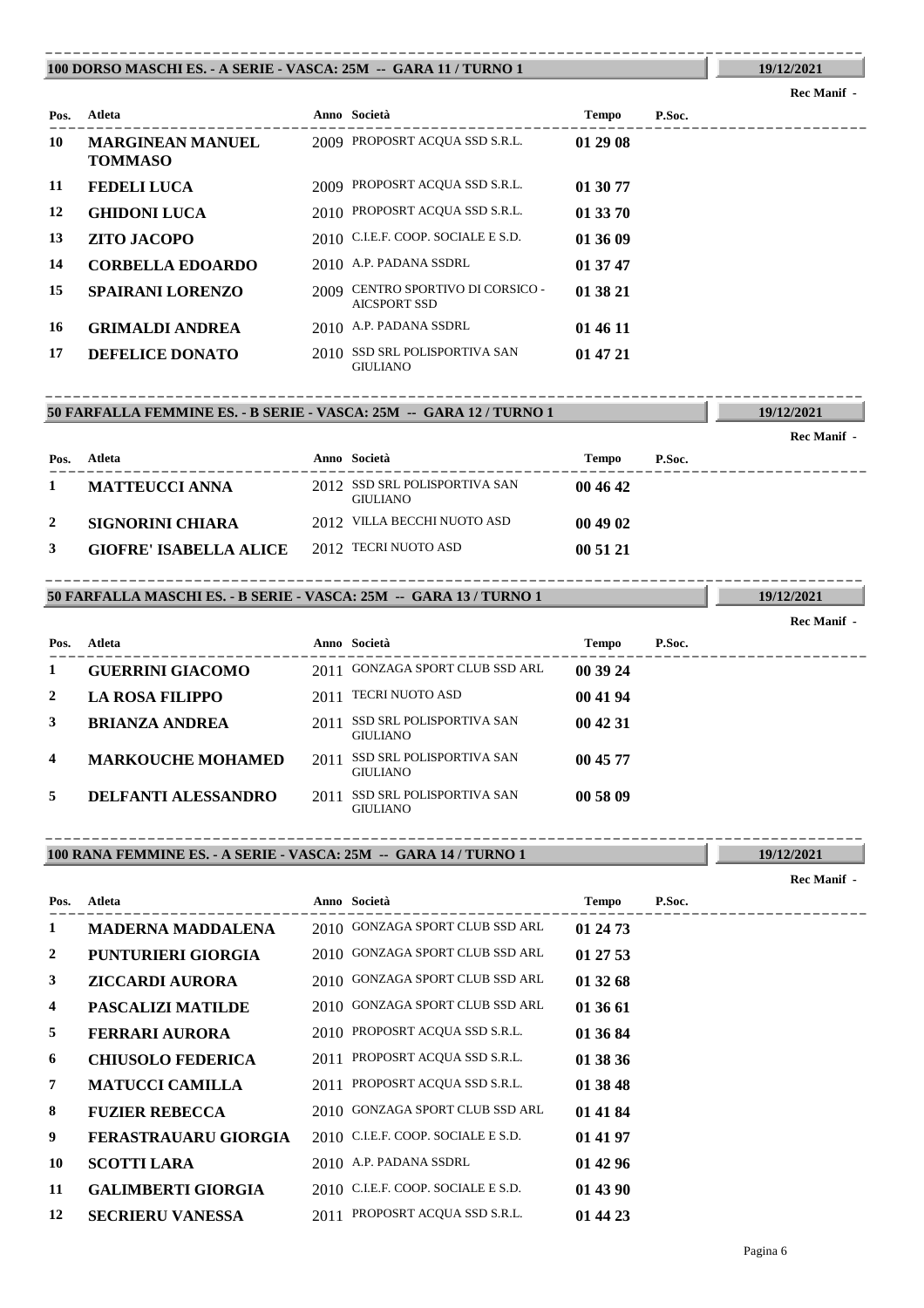#### **100 RANA FEMMINE ES. - A SERIE - VASCA: 25M -- GARA 14 / TURNO 1** ----------------------------------------------------------------------------------------

**19/12/2021 Rec Manif -** 

| Pos. | Atleta                                                    | Anno Società                                     | <b>Tempo</b> | P.Soc. |
|------|-----------------------------------------------------------|--------------------------------------------------|--------------|--------|
| 13   | <b>CHETTI NICOLE</b>                                      | 2010 SSD SRL POLISPORTIVA SAN<br><b>GIULIANO</b> | 01 44 31     |        |
| 14   | <b>MAGGIONI GIULIA</b>                                    | 2011 PROPOSRT ACQUA SSD S.R.L.                   | 01 44 69     |        |
| 15   | CERIOTTI GINEVRA MARIA 2011 C.I.E.F. COOP. SOCIALE E S.D. |                                                  | 01 44 72     |        |
| 16   | <b>RUSCIO GIULIA</b>                                      | 2011 SSD SRL POLISPORTIVA SAN<br><b>GIULIANO</b> | 01 45 90     |        |
| 17   | <b>ELITROPI MATILDE</b>                                   | 2010 PROPOSRT ACQUA SSD S.R.L.                   | 01 47 09     |        |
| 18   | <b>SABASCH SOPHIE</b>                                     | 2010 GONZAGA SPORT CLUB SSD ARL                  | 01 50 62     |        |
| 19   | <b>RIMOLDI MILENA</b>                                     | 2011 PROPOSRT ACQUA SSD S.R.L.                   | 01 50 63     |        |
| 20   | <b>ZUCCA IRENE</b>                                        | 2011 PROPOSRT ACQUA SSD S.R.L.                   | 01 50 93     |        |
| 21   | <b>GARAVAGLIA COSTANZA</b>                                | 2010 GONZAGA SPORT CLUB SSD ARL                  | 01 51 20     |        |
| 22   | <b>IONGHI MATILDE</b>                                     | 2011 GONZAGA SPORT CLUB SSD ARL                  | 01 52 60     |        |
| 23   | DI PIERRO NICOLE                                          | 2011 GONZAGA SPORT CLUB SSD ARL                  | 01 52 64     |        |
| 23   | <b>PARRI MATILDE</b>                                      | 2011 PROPOSRT ACQUA SSD S.R.L.                   | 01 52 64     |        |
| 25   | <b>SPEDICATO EMMA</b>                                     | 2010 GONZAGA SPORT CLUB SSD ARL                  | 01 52 96     |        |
| 26   | <b>COPPAROSA FEDORA</b>                                   | 2010 C.I.E.F. COOP. SOCIALE E S.D.               | 01 53 04     |        |
| 27   | <b>SPINELLI VITTORIA</b>                                  | 2010 GONZAGA SPORT CLUB SSD ARL                  | 01 57 72     |        |
| 28   | <b>FARINONE ISABELLA</b>                                  | 2011 VILLA BECCHI NUOTO ASD                      | 01 58 18     |        |
| 29   | <b>BOSSI GRETA</b>                                        | 2011 SSD SRL POLISPORTIVA SAN<br><b>GIULIANO</b> | 01 58 65     |        |
| 30   | <b>RONDENA GIULIA</b>                                     | 2011 C.I.E.F. COOP. SOCIALE E S.D.               | 01 58 77     |        |
| 31   | <b>DEBLASI ALICE</b>                                      | 2011 VILLA BECCHI NUOTO ASD                      | 02 07 47     |        |
| 32   | <b>BRAMATO BIANCA</b>                                     | 2011 C.I.E.F. COOP. SOCIALE E S.D.               | 02 21 72     |        |
| 33   | <b>GIANDOLINI BENEDETTA</b>                               | 2011 VILLA BECCHI NUOTO ASD                      | 02 25 46     |        |
| 34   | <b>BAROLI IRENE</b>                                       | 2011 VILLA BECCHI NUOTO ASD                      | 02 50 34     |        |

## **100 RANA MASCHI ES. - A SERIE - VASCA: 25M -- GARA 15 / TURNO 1** ----------------------------------------------------------------------------------------

---------------------------------------------------------------------------------------- **Atleta Anno Società Tempo P.Soc. Pos. Rec Manif - 1 BOVA CHRISTIAN** 2009 A.P. PADANA SSDRL **01 27 60 2 NASSAR ESLAM** 2009 **CENTRO SPORTIVO DI CORSICO** - **01 29 04** AICSPORT SSD **MARGINEAN MANUEL** 2009 **PROPOSRT ACQUA SSD S.R.L. 01 29 18 TOMMASO 4 FEDELI LUCA** 2009 PROPOSRT ACQUA SSD S.R.L. **01 30 41 5 COZZI RICCARDO** 2009 C.I.E.F. COOP. SOCIALE E S.D. **01 31 11 6 CARIATO STEFANO** 2009 SSD SRL POLISPORTIVA SAN **01 32 78** GIULIANO **7 BRAGIOTTO LUDOVICO** 2009 PROPOSRT ACQUA SSD S.R.L. **01 38 84 8 FARDANI FEDERICO** 2010 GONZAGA SPORT CLUB SSD ARL **01 39 96 9 GHIDONI LUCA** 2010 PROPOSRT ACQUA SSD S.R.L. **01 40 31 10 FONTANELLI RICCARDO** 2010 GONZAGA SPORT CLUB SSD ARL **01 40 66 11 LIMONGELLI EDOARDO** 2010 VILLA BECCHI NUOTO ASD **01 41 44 12 LONERO ALESSANDRO** 2010 PROPOSRT ACQUA SSD S.R.L. **01 41 80 13 PELLEGRINI RICCARDO** 2009 PROPOSRT ACQUA SSD S.R.L. **01 42 89**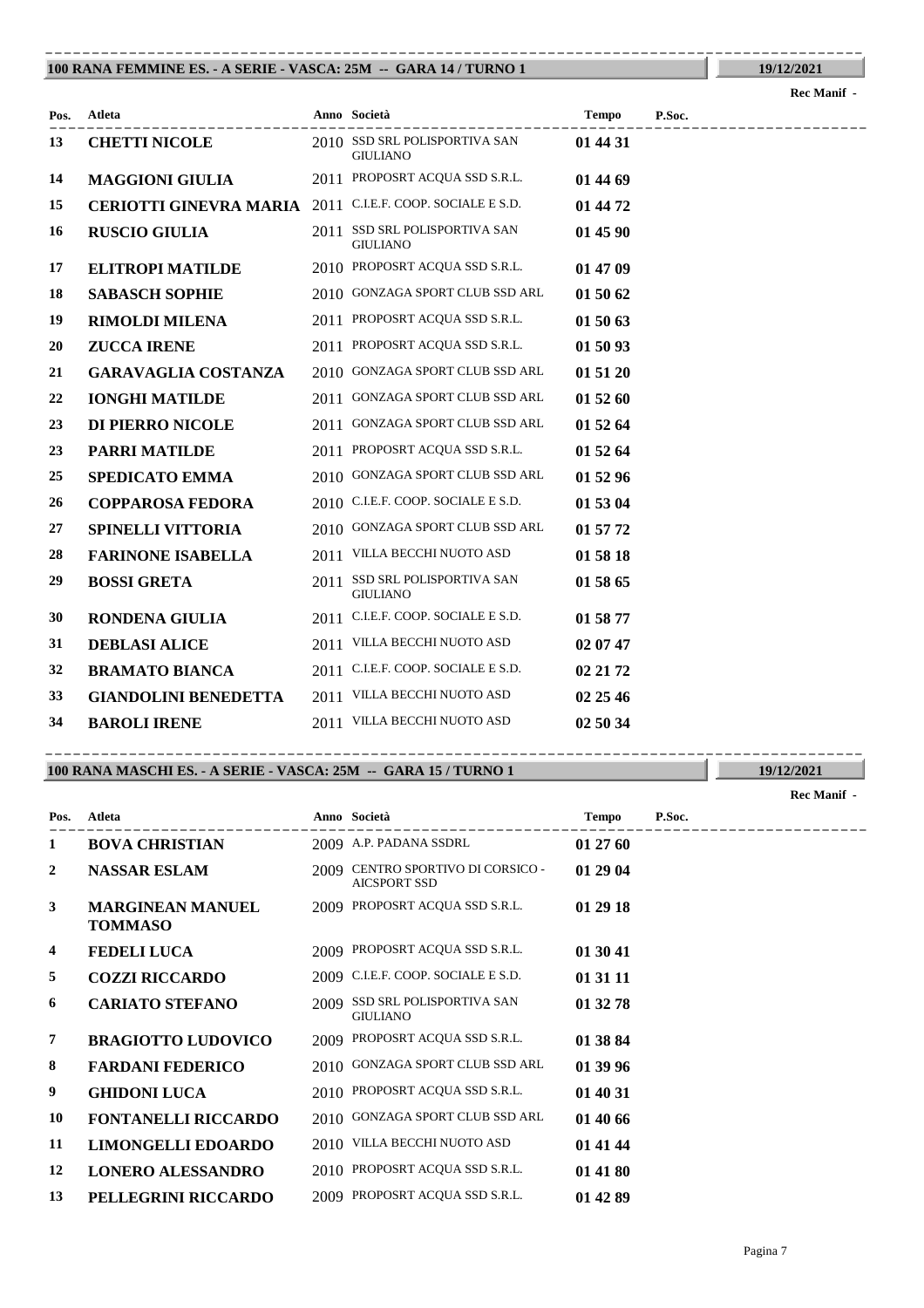#### **100 RANA MASCHI ES. - A SERIE - VASCA: 25M -- GARA 15 / TURNO 1** ----------------------------------------------------------------------------------------

## **Rec Manif -**

**19/12/2021**

| Pos. | Atleta                     | Anno Società                                             | Tempo    | P.Soc. |
|------|----------------------------|----------------------------------------------------------|----------|--------|
| 14   | <b>VOCATURO ALESSANDRO</b> | 2010 SSD SRL POLISPORTIVA SAN<br><b>GIULIANO</b>         | 01 45 59 |        |
| 15   | <b>VERGARO ANDRE'</b>      | 2010 GONZAGA SPORT CLUB SSD ARL                          | 01 48 00 |        |
| 16   | <b>SPAIRANI LORENZO</b>    | 2009 CENTRO SPORTIVO DI CORSICO -<br><b>AICSPORT SSD</b> | 01 48 69 |        |
| 17   | <b>BALLERIO FILIPPO</b>    | 2010 SSD SRL POLISPORTIVA SAN<br><b>GIULIANO</b>         | 01 52 66 |        |
| 18   | <b>ERRIQUEZ MATTIA</b>     | 2010 C.I.E.F. COOP. SOCIALE E S.D.                       | 01 52 69 |        |
| 19   | <b>MARINO MATTEO</b>       | 2010 A.P. PADANA SSDRL                                   | 01 53 97 |        |
| 20   | <b>CORBELLA EDOARDO</b>    | 2010 A.P. PADANA SSDRL                                   | 02 03 18 |        |
| 21   | <b>CAMPACI MATTEO</b>      | 2009 A.P. PADANA SSDRL                                   | 02 03 45 |        |
| 22   | <b>ANTONELLI ROBERTO</b>   | 2009 PROPOSRT ACQUA SSD S.R.L.                           | 02 12 92 |        |

## **50 DORSO FEMMINE ES. - B SERIE - VASCA: 25M -- GARA 16 / TURNO 1** ----------------------------------------------------------------------------------------

**19/12/2021**

|      |                                                |      |                                                  |              |        | <b>Rec Manif</b> - |
|------|------------------------------------------------|------|--------------------------------------------------|--------------|--------|--------------------|
| Pos. | <b>Atleta</b>                                  |      | Anno Società                                     | <b>Tempo</b> | P.Soc. |                    |
| 1    | DE CIECHI FEDERICA                             |      | 2012 TECRI NUOTO ASD                             | 00 43 80     |        |                    |
| 2    | PASCALIZI BEATRICE                             |      | 2012 GONZAGA SPORT CLUB SSD ARL                  | 00 46 68     |        |                    |
| 3    | <b>PASOTTO ALICE</b>                           |      | 2012 PROPOSRT ACQUA SSD S.R.L.                   | 00 46 93     |        |                    |
| 4    | <b>BRIGNOLI FEDERICA</b>                       |      | 2012 A.P. PADANA SSDRL                           | 00 50 63     |        |                    |
| 5    | <b>TALENTE CAMILLA</b>                         |      | 2012 SSD SRL POLISPORTIVA SAN<br><b>GIULIANO</b> | 00 50 87     |        |                    |
| 6    | <b>BOZZANO SOFIA</b>                           | 2012 | SSD SRL POLISPORTIVA SAN<br><b>GIULIANO</b>      | 00 51 30     |        |                    |
| 7    | <b>GIOFRE' ISABELLA ALICE</b>                  |      | 2012 TECRI NUOTO ASD                             | 00 51 36     |        |                    |
| 8    | <b>ACQUADRO CAROLINA</b>                       |      | 2013 PROPOSRT ACQUA SSD S.R.L.                   | 00 53 74     |        |                    |
| 9    | <b>FUMAGALLI VITTORIA</b><br><b>ELISABETTA</b> |      | 2013 PROPOSRT ACQUA SSD S.R.L.                   | 00 54 96     |        |                    |
| 10   | <b>MATUTE CASTRO</b><br><b>ANGELINA</b>        |      | 2012 SSD SRL POLISPORTIVA SAN<br><b>GIULIANO</b> | 00 58 34     |        |                    |
| 11   | <b>CACACE ANNA</b>                             |      | 2013 PROPOSRT ACQUA SSD S.R.L.                   | 01 00 06     |        |                    |
| 12   | <b>TAVECCHIA LARA</b>                          |      | 2012 TECRI NUOTO ASD                             | 01 02 08     |        |                    |
| 13   | <b>CITINO EMMA</b>                             |      | 2012 PROPOSRT ACQUA SSD S.R.L.                   | 01 07 60     |        |                    |
| 14   | STRIGNANO FEDERICA                             |      | 2012 PROPOSRT ACQUA SSD S.R.L.                   | 01 09 48     |        |                    |
| 15   | <b>BALCONI EMMA</b>                            |      | 2013 GIS MILANO SSD SRL                          | 01 09 57     |        |                    |
| 16   | <b>PAGANI AMELIE</b>                           |      | 2013 PROPOSRT ACQUA SSD S.R.L.                   | 01 15 02     |        |                    |

**50 DORSO FEMMINE ES. - A SERIE - VASCA: 25M -- GARA 16 / TURNO 1** ----------------------------------------------------------------------------------------

|                         |                                    |      |                                             |              |        | Rec Manif - |
|-------------------------|------------------------------------|------|---------------------------------------------|--------------|--------|-------------|
| Pos.                    | Atleta                             |      | Anno Società                                | <b>Tempo</b> | P.Soc. |             |
| 1                       | <b>CAIRATI SARA</b>                |      | $2010$ C.I.E.F. COOP. SOCIALE E S.D.        | 00 38 11     |        |             |
| 2                       | DE MARCHI ALICE                    | 2010 | SSD SRL POLISPORTIVA SAN<br><b>GIULIANO</b> | 00 38 57     |        |             |
| 3                       | PAPETTI CATERINA                   | 2011 | SSD SRL POLISPORTIVA SAN<br><b>GIULIANO</b> | 00 41 68     |        |             |
| $\overline{\mathbf{4}}$ | <b>CERIOTTI GINEVRA MARIA 2011</b> |      | C.I.E.F. COOP. SOCIALE E S.D.               | 00 44 71     |        |             |
| 5                       | <b>IONGHI MATILDE</b>              | 2011 | GONZAGA SPORT CLUB SSD ARL                  | 00 44 77     |        |             |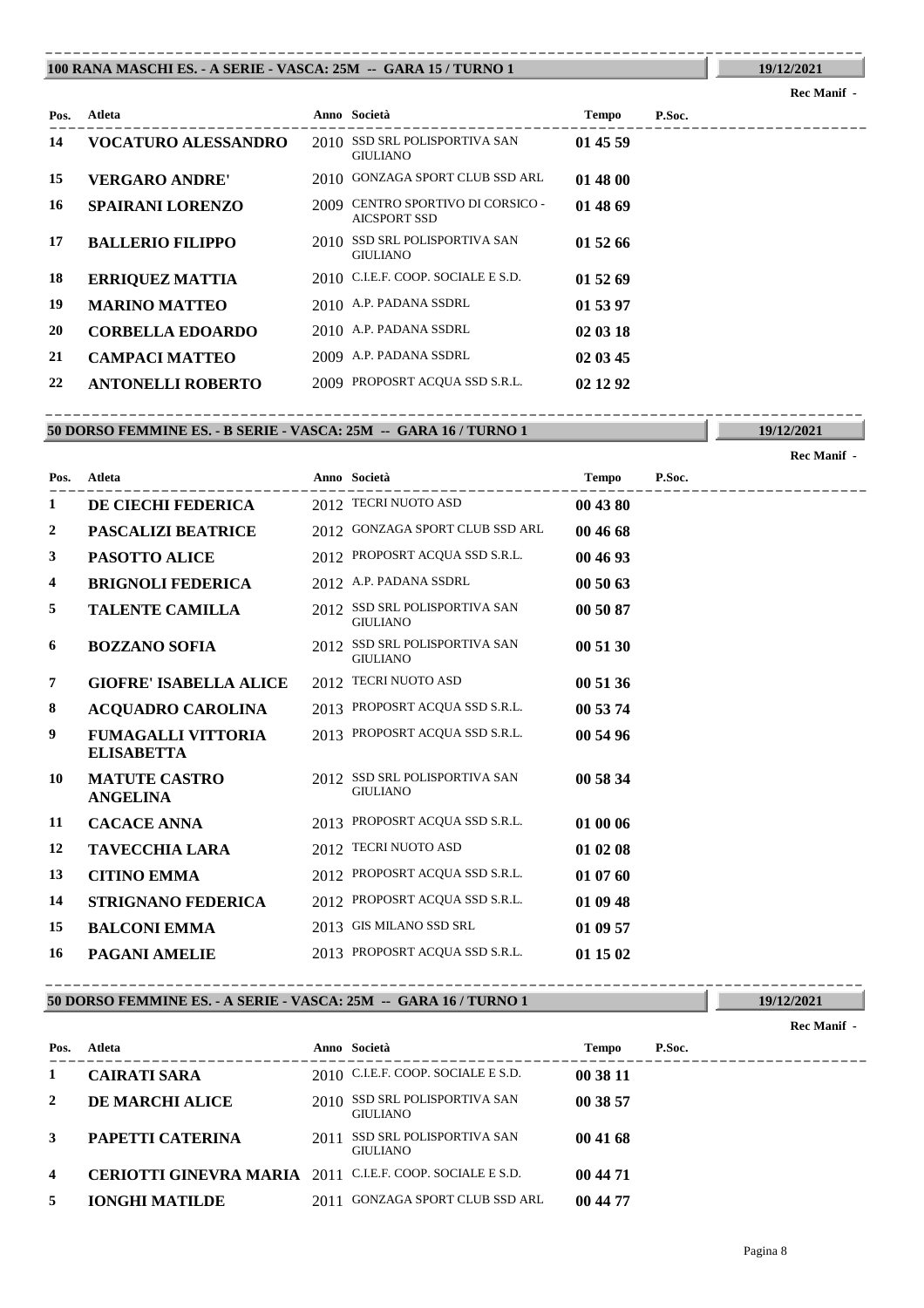#### **50 DORSO FEMMINE ES. - A SERIE - VASCA: 25M -- GARA 16 / TURNO 1** ----------------------------------------------------------------------------------------

| Pos. | <b>Atleta</b>               |      | Anno Società                                     | <b>Tempo</b> | P.Soc. |
|------|-----------------------------|------|--------------------------------------------------|--------------|--------|
| 6    | <b>RONDENA GIULIA</b>       |      | 2011 C.I.E.F. COOP. SOCIALE E S.D.               | 00 44 88     |        |
| 7    | <b>RUSCIO GIULIA</b>        |      | 2011 SSD SRL POLISPORTIVA SAN<br><b>GIULIANO</b> | 00 45 04     |        |
| 8    | <b>GALIMBERTI GIORGIA</b>   |      | 2010 C.I.E.F. COOP. SOCIALE E S.D.               | 00 46 55     |        |
| 9    | DI PIERRO NICOLE            |      | 2011 GONZAGA SPORT CLUB SSD ARL                  | 00 46 96     |        |
| 10   | <b>SPEDICATO EMMA</b>       |      | 2010 GONZAGA SPORT CLUB SSD ARL                  | 00 47 19     |        |
| 11   | AGNESINA GIULIA             |      | 2011 VILLA BECCHI NUOTO ASD                      | 00 49 51     |        |
| 12   | <b>BOSSI GRETA</b>          | 2011 | SSD SRL POLISPORTIVA SAN<br><b>GIULIANO</b>      | 00 49 69     |        |
| 13   | <b>SABASCH SOPHIE</b>       |      | 2010 GONZAGA SPORT CLUB SSD ARL                  | 00 50 11     |        |
| 14   | <b>COPPAROSA FEDORA</b>     |      | 2010 C.I.E.F. COOP. SOCIALE E S.D.               | 00 50 27     |        |
| 15   | <b>SPINELLI VITTORIA</b>    |      | 2010 GONZAGA SPORT CLUB SSD ARL                  | 00 50 38     |        |
| 16   | <b>DEBLASI ALICE</b>        |      | 2011 VILLA BECCHI NUOTO ASD                      | 00 54 97     |        |
| 17   | <b>FARINONE ISABELLA</b>    |      | 2011 VILLA BECCHI NUOTO ASD                      | 00 56 11     |        |
| 18   | <b>MUSATI AURORA</b>        | 2011 | VILLA BECCHI NUOTO ASD                           | 01 00 08     |        |
| 19   | <b>BRAMATO BIANCA</b>       |      | 2011 C.I.E.F. COOP. SOCIALE E S.D.               | 01 01 36     |        |
| 20   | <b>BAROLI IRENE</b>         |      | 2011 VILLA BECCHI NUOTO ASD                      | 01 05 82     |        |
| 21   | <b>GIANDOLINI BENEDETTA</b> |      | 2011 VILLA BECCHI NUOTO ASD                      | 01 12 29     |        |

----------------------------------------------------------------------------------------

### **50 DORSO MASCHI ES. - B SERIE - VASCA: 25M -- GARA 17 / TURNO 1**

**Pos.**

---------------------------------------------------------------------------------------- **PICCINNI ANDREA** 2011 PROPOSRT ACQUA SSD S.R.L. **00 41 85 ANTONELLI MARTYN** 2011 GONZAGA SPORT CLUB SSD ARL **00 41 94 ARIOLI LORENZO** 2011 PROPOSRT ACQUA SSD S.R.L. **00 42 64 SALA ENEA** 2011 PROPOSRT ACQUA SSD S.R.L. **00 43 33 CADEMARTORI EDOARDO** 2011 GONZAGA SPORT CLUB SSD ARL **00 44 63 PERGAMENA FILIPPO YUJI** 2011 GONZAGA SPORT CLUB SSD ARL **00 46 81 PARISI RICCARDO** 2011 SSD SRL POLISPORTIVA SAN 00 46 90 GIULIANO **INGALA DAVIDE** 2012 SSD SRL POLISPORTIVA SAN 00 47 33 GIULIANO **FACCHETTI SEBASTIANO** 2011 PROPOSRT ACQUA SSD S.R.L. **00 47 95 10 CARIATO MARCO** 2012 SSD SRL POLISPORTIVA SAN **00 49 56** GIULIANO **VICARDI LAMBERTO** 2011 PROPOSRT ACQUA SSD S.R.L. **00 49 71 CROCI ALESSANDRO** 2011 TECRI NUOTO ASD **00 51 00 TAMBARO SIMONE** 2011 PROPOSRT ACQUA SSD S.R.L. **00 51 30**

14 **NARACCI ANGELO** 2011 SSD SRL POLISPORTIVA SAN 00 51 40 GIULIANO **NARACCI ANGELO RAFFAELE 15 COSMELLI EDOARDO** 2012 SSD SRL POLISPORTIVA SAN **00 52 03** GIULIANO **16 CURTI ANDREA** 2011 PROPOSRT ACQUA SSD S.R.L. **00 52 95 17 DI PERNA GIORGIO** 2012 PROPOSRT ACQUA SSD S.R.L. **00 54 95 18 MANTEGAZZA LUCAS** 2012 PROPOSRT ACQUA SSD S.R.L. **00 56 35 19 ORSI LORENZO** 2012 A.P. PADANA SSDRL **00 56 91**

**Atleta Anno Società Tempo P.Soc.**

**19/12/2021**

**Rec Manif -** 

**19/12/2021**

**Rec Manif -**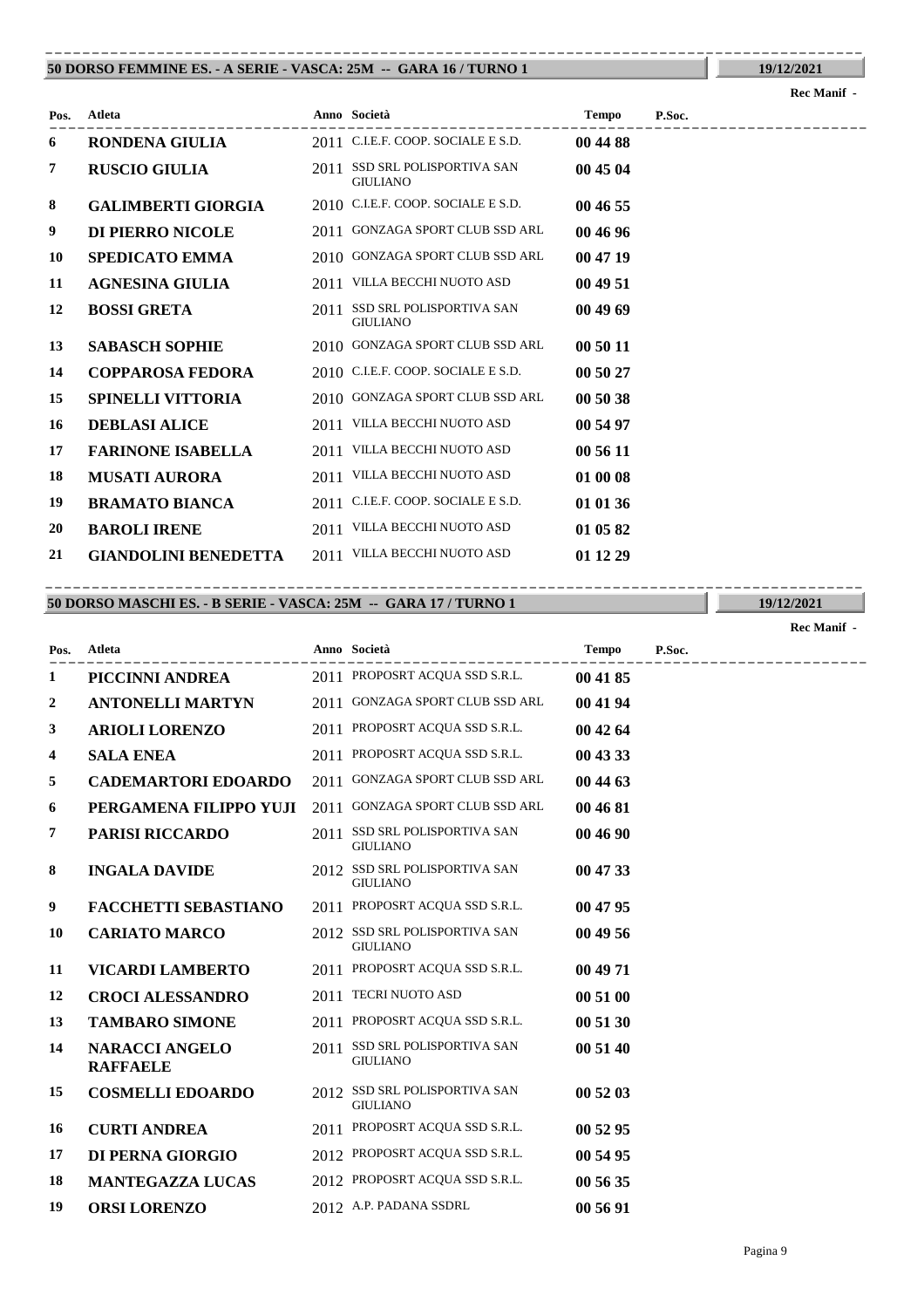#### **50 DORSO MASCHI ES. - B SERIE - VASCA: 25M -- GARA 17 / TURNO 1** ----------------------------------------------------------------------------------------

| Pos. | Atleta                   |      | Anno Società                                | <b>Tempo</b> | P.Soc. |
|------|--------------------------|------|---------------------------------------------|--------------|--------|
| 20   | <b>MANTOVANI SAMUELE</b> |      | 2012 TECRI NUOTO ASD                        | 00 57 62     |        |
| 21   | UGGETTI EDOARDO          | 2011 | SSD SRL POLISPORTIVA SAN<br><b>GIULIANO</b> | 01 00 46     |        |
| 22   | <b>MOLINARO GABRIELE</b> |      | 2011 PROPOSRT ACQUA SSD S.R.L.              | 01 01 02     |        |
| 23   | <b>CONSOLI CRISTIANO</b> |      | 2011 VILLA BECCHI NUOTO ASD                 | 01 01 64     |        |

## **50 DORSO MASCHI ES. - A SERIE - VASCA: 25M -- GARA 17 / TURNO 1**

---------------------------------------------------------------------------------------- **Atleta Anno Società Tempo P.Soc. Pos. Rec Manif - 1 SANSONI DAVIDE** 2009 C.I.E.F. COOP. SOCIALE E S.D. **00 34 03 ZAVGORODNIY** 2009 GONZAGA SPORT CLUB SSD ARL **00 40 41 OLEKSANDR 3 FONTANELLI RICCARDO** 2010 GONZAGA SPORT CLUB SSD ARL **00 41 50 4 COZZI RICCARDO** 2009 C.I.E.F. COOP. SOCIALE E S.D. **00 42 35 5 VERGARO ANDRE'** 2010 GONZAGA SPORT CLUB SSD ARL **00 42 51 6 ZITO JACOPO** 2010 C.I.E.F. COOP. SOCIALE E S.D. **00 45 07 7 VOCATURO ALESSANDRO** 2010 **SSD SRL POLISPORTIVA SAN 00 45 68** GIULIANO **8 LIMONGELLI EDOARDO** 2010 VILLA BECCHI NUOTO ASD **00 46 20 9 DEFELICE DONATO** 2010 SSD SRL POLISPORTIVA SAN **00 46 47** GIULIANO **10 BALLERIO FILIPPO** 2010 SSD SRL POLISPORTIVA SAN **00 47 44** GIULIANO **11 GRIMALDI ANDREA** 2010 A.P. PADANA SSDRL **00 48 83 12 MARINO MATTEO** 2010 A.P. PADANA SSDRL **00 48 86 13 ERRIQUEZ MATTIA** 2010 C.I.E.F. COOP. SOCIALE E S.D. **00 50 75 14 CAMPACI MATTEO** 2009 A.P. PADANA SSDRL **00 53 30 15 CLERI FEDERICO** 2010 SPORTING LODI SSD ARL **00 54 39 16 ANTONELLI ROBERTO** 2009 PROPOSRT ACQUA SSD S.R.L. **01 07 99**

**100 FARFALLA FEMMINE ES. - A SERIE - VASCA: 25M -- GARA 18 / TURNO 1** ----------------------------------------------------------------------------------------

---------------------------------------------------------------------------------------- **Atleta Anno Società Tempo P.Soc. Pos. 1 PUNTURIERI GIORGIA** 2010 GONZAGA SPORT CLUB SSD ARL **01 14 41 2 FARASSINO GRETA** 2010 GONZAGA SPORT CLUB SSD ARL **01 19 17** 3 **CHETTI NICOLE** 2010 SSD SRL POLISPORTIVA SAN 01 31 18 GIULIANO **4 FERASTRAUARU GIORGIA** 2010 C.I.E.F. COOP. SOCIALE E S.D. **01 37 10**

### **100 FARFALLA MASCHI ES. - A SERIE - VASCA: 25M -- GARA 19 / TURNO 1** ----------------------------------------------------------------------------------------

| Pos. | Atleta                   |      | Anno Società                                | <b>Tempo</b> | P.Soc. |
|------|--------------------------|------|---------------------------------------------|--------------|--------|
|      | <b>NEGRI ELIA</b>        | 2009 | SSD SRL POLISPORTIVA SAN<br><b>GIULIANO</b> | 01 15 36     |        |
| 2    | <b>CARIATO STEFANO</b>   | 2009 | SSD SRL POLISPORTIVA SAN<br><b>GIULIANO</b> | 01 20 78     |        |
| 3    | <b>GOMARASCA GIACOMO</b> |      | 2009 GONZAGA SPORT CLUB SSD ARL             | 01 23 67     |        |
| 4    | <b>GARAVELLO ENEA</b>    |      | 2010 GONZAGA SPORT CLUB SSD ARL             | 01 23 76     |        |

**Rec Manif -** 

**19/12/2021**

**19/12/2021** ----------------------------------------------------------------------------------------

**Rec Manif -** 

**19/12/2021**

**Rec Manif -**